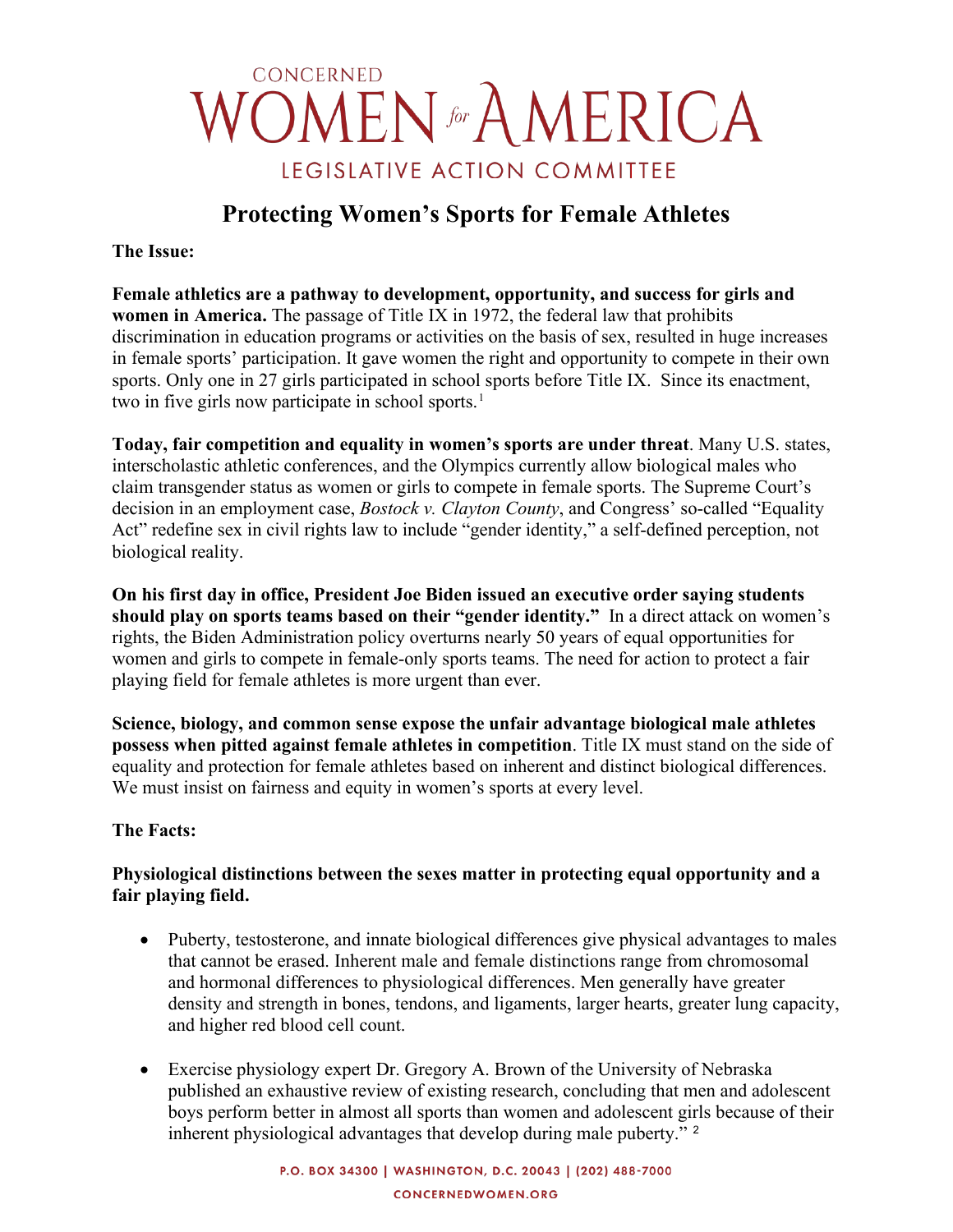- Researchers at the Karolinska Institute and University of Manchester concluded that after one year of treatment "the physical advantage enjoyed by biological males over females is only minimally reduced when testosterone is suppressed … Furthermore, the reductions observed in muscle mass, size, and strength are very small compared to the baseline differences between males and females in these variables."[3](#page-3-2)
- Team USA sprinter Allyson Felix holds the most World Championship medals in history. Yet in 2018 alone, 275 high school boys ran faster times in the 400-meter on 783 occasions, exemplifying how allowing biological males to compete in female sports would be a detriment to females everywhere.<sup>[4](#page-3-3)</sup>

#### **The impact of transgender policies in female athletics is occurring at all levels of sport, including at the high school, college, and international levels.**

- In Connecticut, high school female athletes were forced to compete in track against males identifying as girls, losing medals, state titles, and numerous other would-be-earned victories. The Connecticut Interscholastic Athletic Conference was challenged for violating Title IX for their transgender participation policy in a federal complaint and in federal court. [5](#page-3-4)
- Two Boise State female track athletes faced losses in the Big Sky Conference because a college runner previously on the University of Montana men's team claimed transgender status and competed on the women's team. They joined in defense of Idaho's "Fairness in Women's Sports Act" as victims of the injustice in female athletics. <sup>[6](#page-3-5)</sup>
- The NCAA is forcing female athletes to compete on an unfair playing field and lose their place on the podium. In 2019, the Division II NCAA national title in the women's 400 meter hurdles went to a male transathlete from Franklin Pierce University who had competed for three years on the men's team. $<sup>7</sup>$  $<sup>7</sup>$  $<sup>7</sup>$ </sup>
- The International Olympic Committee (IOC) allows biological males identifying as women to compete in female Olympic sports competition after meeting limited male hormone suppression standards. Even the world's best female Olympic athletes would lose to thousands of male athletes—including those who would be second tier in the men's category—on any given day.[8](#page-3-7)
	- o Weightlifter Laurel Hubbard, 43, a biological male from New Zealand who went through gender transition at age 35, met the IOC and International Weightlifting Federation's requirements and is the first transgender athlete to compete in the Olympics in the women's category.<sup>[9](#page-3-8)</sup>

#### **Lawmakers and citizens are recognizing the unfairness of allowing biological males to compete in women's sports. They also face intense activist opposition in trying to act.**

• In state polls, 70-80 percent of Americans responded NO to the question: "Should boys and men who say they identify as transgender be allowed to compete in girls' and women's athletics?" <sup>[10](#page-3-9)</sup>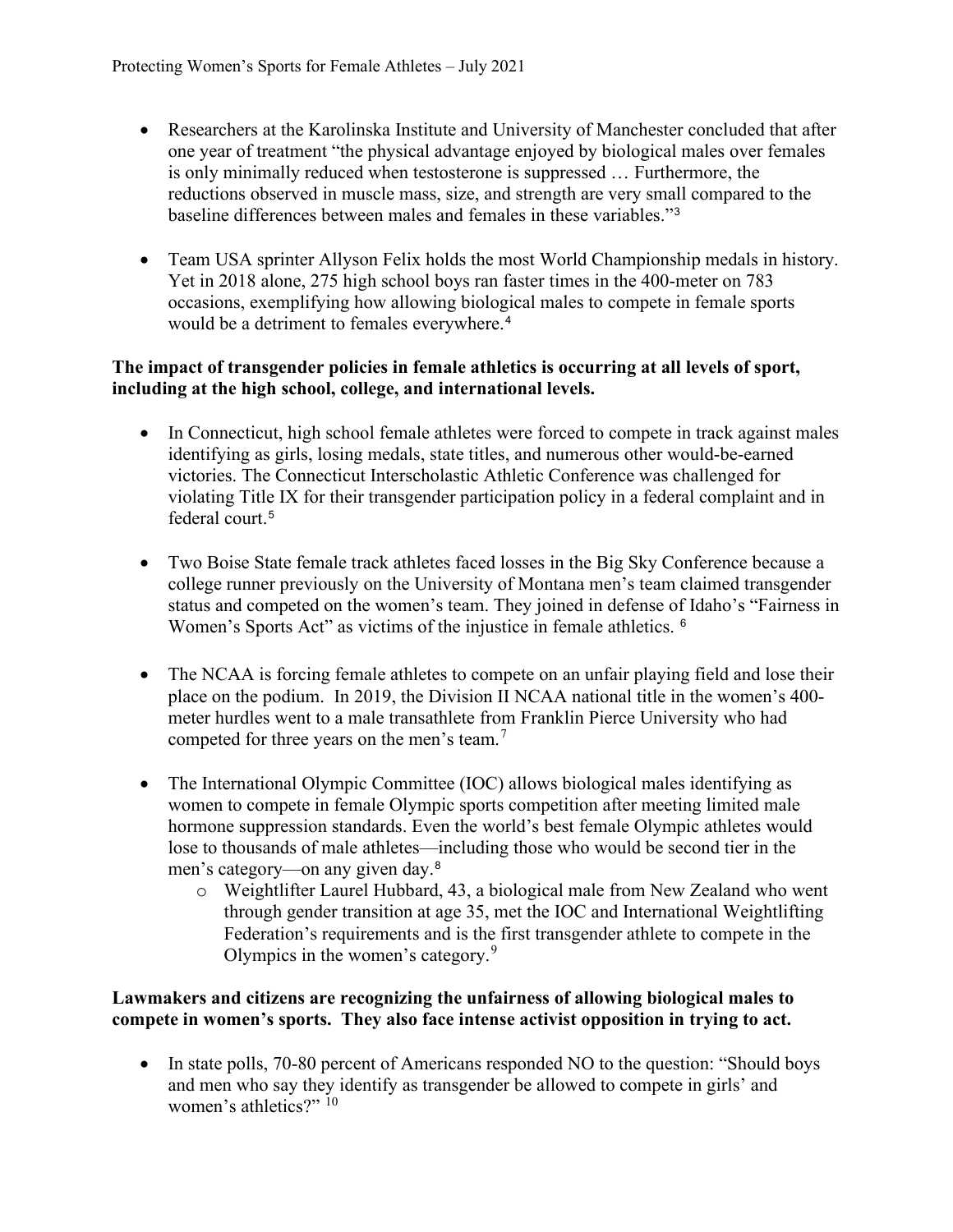Protecting Women's Sports for Female Athletes – July 2021

- In 2020, Idaho became the first state to sign the "Fairness in Women's Sports Act" into law. In 2021, lawmakers in over 30 states proposed similar legislation to ensure participation in women's sports is based on female biology, not gender identity.
	- o As of July 2021, eight states have passed and signed into law a policy that will prevent biological males from competing in female sports: Idaho, Montana, Arkansas, Mississippi, West Virginia, Florida, Alabama, and Tennessee.
- In 2021, federal legislation, the "Protection of Women and Girls in Sports Act" was reintroduced in the House and the Senate (H.R. 426, S. 251) to reclaim the purpose of Title IX and protect sports for women and girls based on biological sex.
- Idaho's law was immediately challenged in federal court by the American Civil Liberties Union (ACLU). In addition, West Virginia's law banning transgender athletes from competing in female sports from middle school through college is being challenged in *B.P.J. v. West Virginia State Board of Education*.
- In retaliation for Idaho's actions to protect fair competition for women and girls, trans activist groups are pressuring the NCAA to boycott the state of Idaho (and now other states) from hosting national tournaments. $11$

#### **Under federal law, equal rights and opportunities for women and girls should not be denied on the basis of biological sex. In 2020, the Executive Branch made this clear.**

• The U.S. Department of Justice provided clear legal analysis defending the biological basis for female athletics under Title IX and the constitutionality of Idaho's Fairness in Women's Sports Act.

"Allowing biological males to compete in all-female sports is fundamentally unfair to female athletes. Under the Constitution, the Equal Protection Clause allows Idaho to recognize the physiological differences between the biological sexes in athletics."<sup>[12](#page-3-11)</sup>

• The U.S. Department of Education asserted that the Supreme Court decision in *Bostock*  does not overrule biological sex under Title IX.

"The Supreme Court's opinion in *Bostock* does not affect the Department's position that its Title IX regulations authorize single-sex teams based only on biological sex at birth–male or female–as opposed to a person's gender identity."<sup>[13](#page-3-12)</sup>

### **The Biden Administration has reversed course and re-interpreted the meaning of "sex" under Title IX threatening to erase equal opportunity for female athletes.**

• On June 23, 2021, the U.S. Department of Education's Office for Civil Rights sent a Letter to Educators on the 49<sup>th</sup>Anniversary of Title IX explaining that "sex-based discrimination" includes gender identity and sexual orientation.<sup>[14](#page-3-13)</sup> This change in definition to include gender identity puts five decades of progress for women and girl athletes under Title IX at risk.